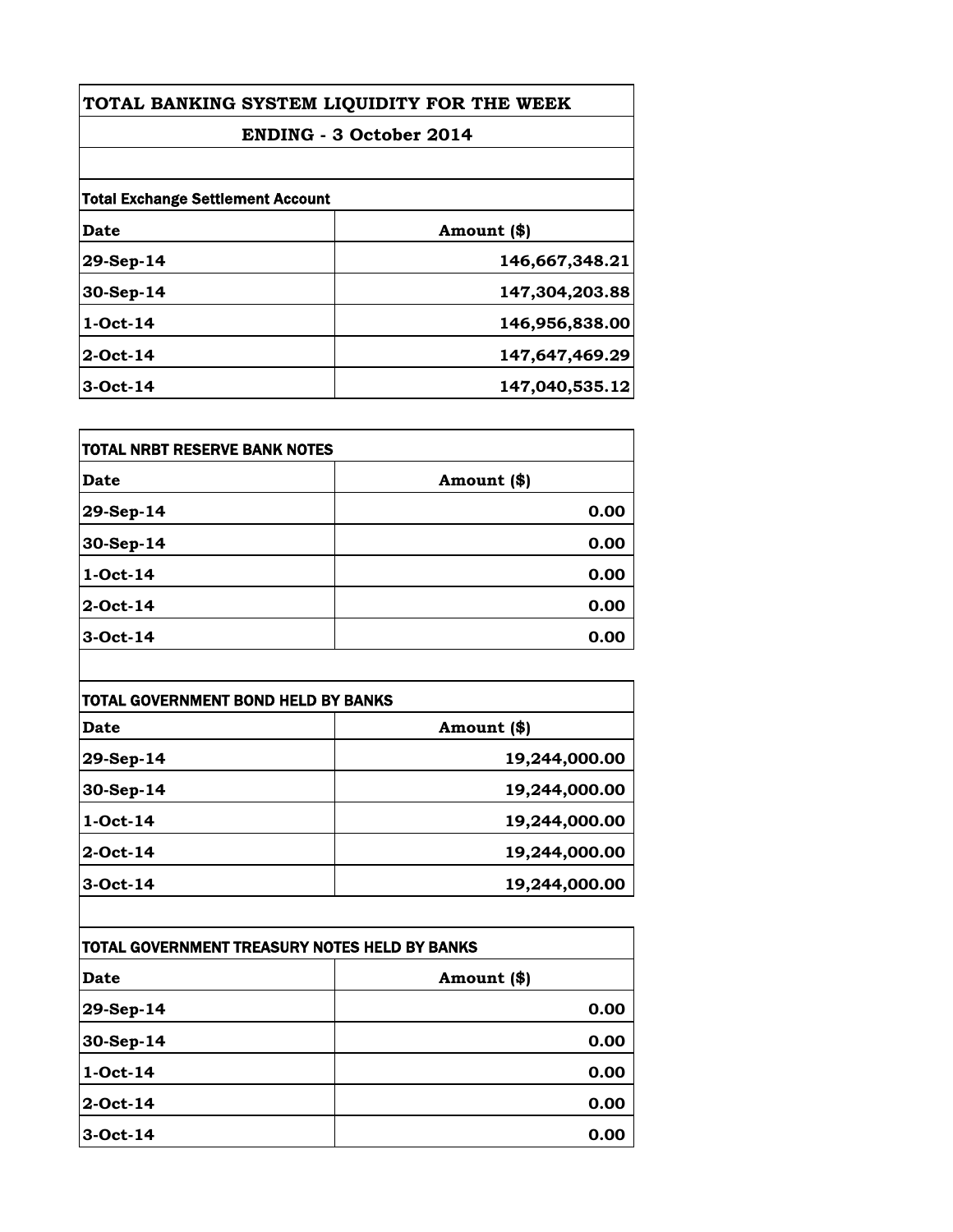| TOTAL BANKING SYSTEM LIQUIDITY FOR THE WEEK<br><b>ENDING -10 October 2014</b> |                |                                          |             |
|-------------------------------------------------------------------------------|----------------|------------------------------------------|-------------|
|                                                                               |                | <b>Total Exchange Settlement Account</b> |             |
|                                                                               |                | Date                                     | Amount (\$) |
| $6$ -Oct-14                                                                   | 146,987,908.71 |                                          |             |
| $7 - Oct - 14$                                                                | 146,152,631.65 |                                          |             |
| $8-Oct-14$                                                                    | 147,517,298.85 |                                          |             |
| $9-Oct-14$                                                                    | 148,383,847.46 |                                          |             |
| 10-Oct-14                                                                     | 148,123,094.74 |                                          |             |

| <b>TOTAL NRBT RESERVE BANK NOTES</b> |             |
|--------------------------------------|-------------|
| <b>Date</b>                          | Amount (\$) |
| 6-Oct-14                             | 0.00        |
| 7-Oct-14                             | 0.00        |
| 8-Oct-14                             | 0.00        |
| 9-Oct-14                             | 0.00        |
| 10-Oct-14                            | 0.00        |

| TOTAL GOVERNMENT BOND HELD BY BANKS |               |
|-------------------------------------|---------------|
| Date                                | Amount (\$)   |
| $6$ -Oct-14                         | 19,244,000.00 |
| $7-Oct-14$                          | 19,244,000.00 |
| 8-Oct-14                            | 19,244,000.00 |
| $9-Oct-14$                          | 19,244,000.00 |
| 10-Oct-14                           | 19,244,000.00 |

| TOTAL GOVERNMENT TREASURY NOTES HELD BY BANKS |              |
|-----------------------------------------------|--------------|
| <b>Date</b>                                   | Amount $(*)$ |
| 6-Oct-14                                      | 0.00         |
| 7-Oct-14                                      | 0.00         |
| 8-Oct-14                                      | 0.00         |
| 9-Oct-14                                      | 0.00         |
| 10-Oct-14                                     | 0.00         |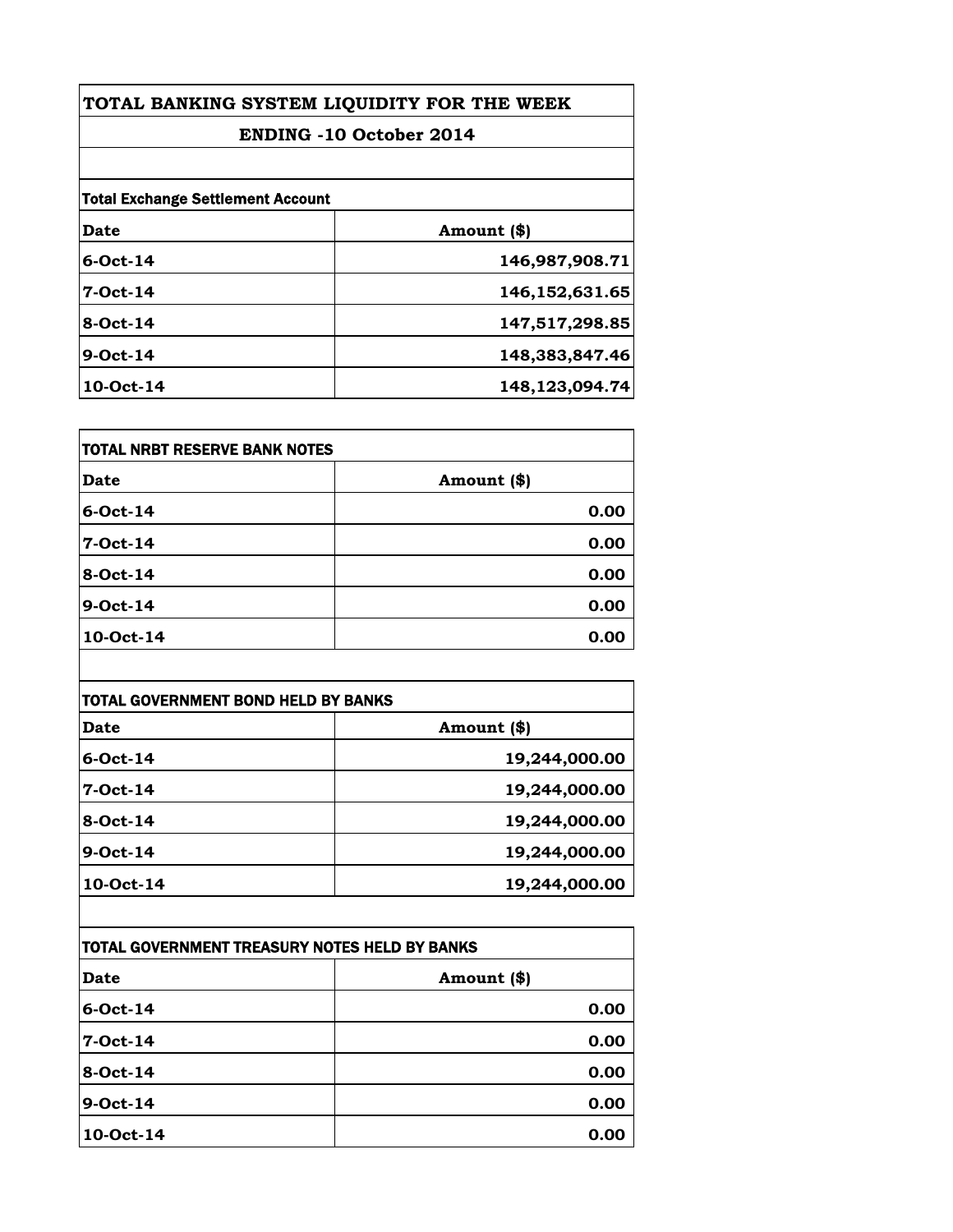| TOTAL BANKING SYSTEM LIQUIDITY FOR THE WEEK<br><b>ENDING -17 October 2014</b> |                |                                          |             |
|-------------------------------------------------------------------------------|----------------|------------------------------------------|-------------|
|                                                                               |                | <b>Total Exchange Settlement Account</b> |             |
|                                                                               |                | Date                                     | Amount (\$) |
| 13-Oct-14                                                                     | 148,038,421.81 |                                          |             |
| 14-Oct-14                                                                     | 149,962,014.59 |                                          |             |
| 15-Oct-14                                                                     | 150,389,575.21 |                                          |             |
| 16-Oct-14                                                                     | 150,239,809.94 |                                          |             |
| 17-Oct-14                                                                     | 151,208,138.39 |                                          |             |

| TOTAL NRBT RESERVE BANK NOTES |             |
|-------------------------------|-------------|
| Date                          | Amount (\$) |
| 13-Oct-14                     | 0.00        |
| 14-Oct-14                     | 0.00        |
| 15-Oct-14                     | 0.00        |
| 16-Oct-14                     | 0.00        |
| 17-Oct-14                     | 0.00        |

| TOTAL GOVERNMENT BOND HELD BY BANKS |               |
|-------------------------------------|---------------|
| Date                                | Amount (\$)   |
| 13-Oct-14                           | 19,244,000.00 |
| 14-Oct-14                           | 19,244,000.00 |
| 15-Oct-14                           | 19,244,000.00 |
| 16-Oct-14                           | 19,244,000.00 |
| 17-Oct-14                           | 19,244,000.00 |

| TOTAL GOVERNMENT TREASURY NOTES HELD BY BANKS |              |
|-----------------------------------------------|--------------|
| <b>Date</b>                                   | Amount $(*)$ |
| 13-Oct-14                                     | 0.00         |
| 14-Oct-14                                     | 0.00         |
| 15-Oct-14                                     | 0.00         |
| 16-Oct-14                                     | 0.00         |
| 17-Oct-14                                     | 0.00         |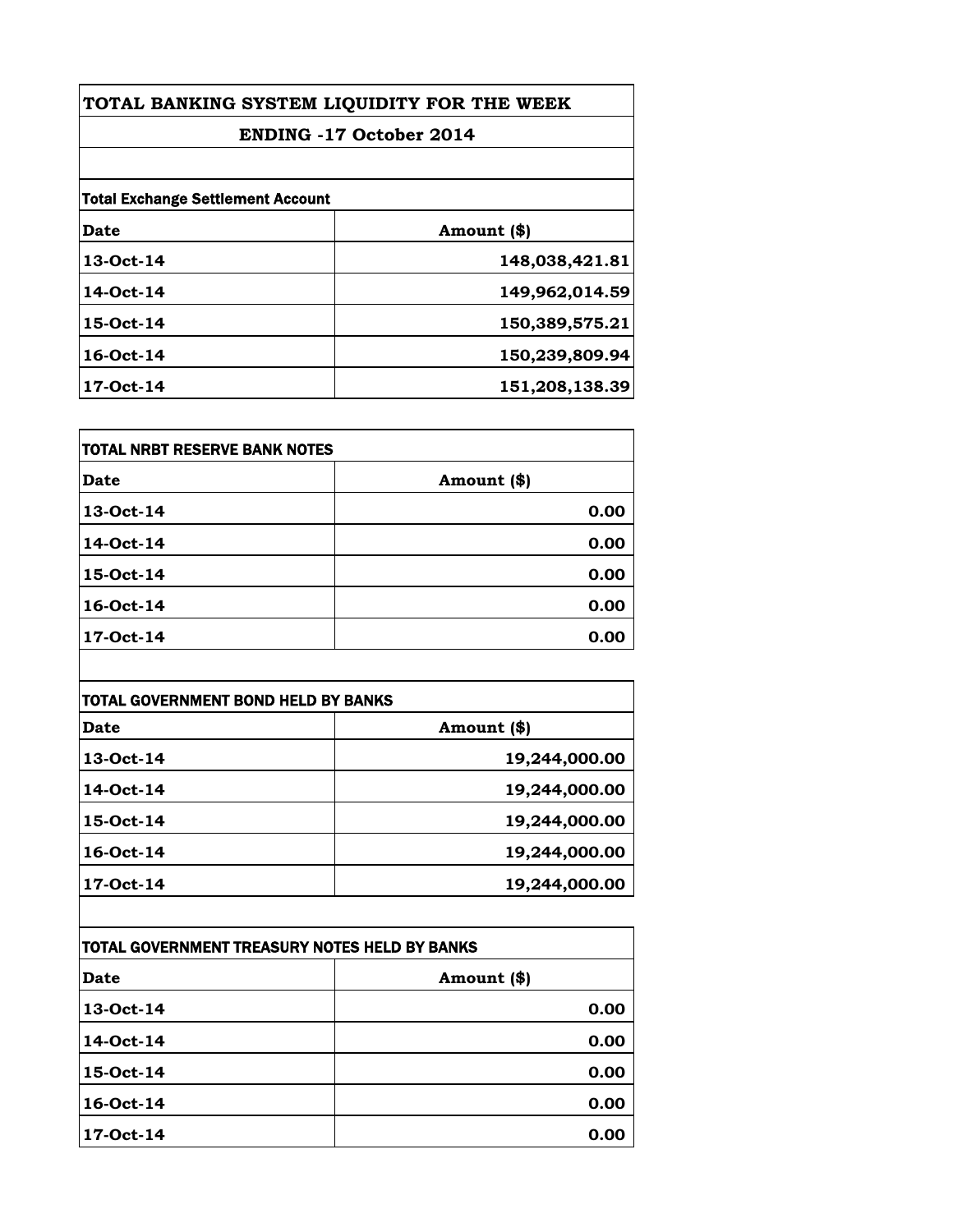| TOTAL BANKING SYSTEM LIQUIDITY FOR THE WEEK |                |  |
|---------------------------------------------|----------------|--|
| <b>ENDING -24 October 2014</b>              |                |  |
|                                             |                |  |
| Date                                        | Amount (\$)    |  |
| 20-Oct-14                                   | 150,531,810.56 |  |
| 21-Oct-14                                   | 151,446,572.53 |  |
| 22-Oct-14                                   | 149,282,622.03 |  |
| $23-Oct-14$                                 | 149,932,763.87 |  |
| 24-Oct-14                                   | 149,372,478.30 |  |

| TOTAL NRBT RESERVE BANK NOTES |             |
|-------------------------------|-------------|
| Date                          | Amount (\$) |
| 20-Oct-14                     | 0.00        |
| 21-Oct-14                     | 0.00        |
| 22-Oct-14                     | 0.00        |
| 23-Oct-14                     | 0.00        |
| 24-Oct-14                     | 0.00        |

| TOTAL GOVERNMENT BOND HELD BY BANKS |               |
|-------------------------------------|---------------|
| Date                                | Amount (\$)   |
| 20-Oct-14                           | 19,244,000.00 |
| 21-Oct-14                           | 19,244,000.00 |
| 22-Oct-14                           | 19,244,000.00 |
| 23-Oct-14                           | 19,244,000.00 |
| 24-Oct-14                           | 19,244,000.00 |

| TOTAL GOVERNMENT TREASURY NOTES HELD BY BANKS |             |
|-----------------------------------------------|-------------|
| <b>Date</b>                                   | Amount (\$) |
| 20-Oct-14                                     | 0.00        |
| <b>21-Oct-14</b>                              | 0.00        |
| 22-Oct-14                                     | 0.00        |
| 23-Oct-14                                     | 0.00        |
| 24-Oct-14                                     | 0.00        |